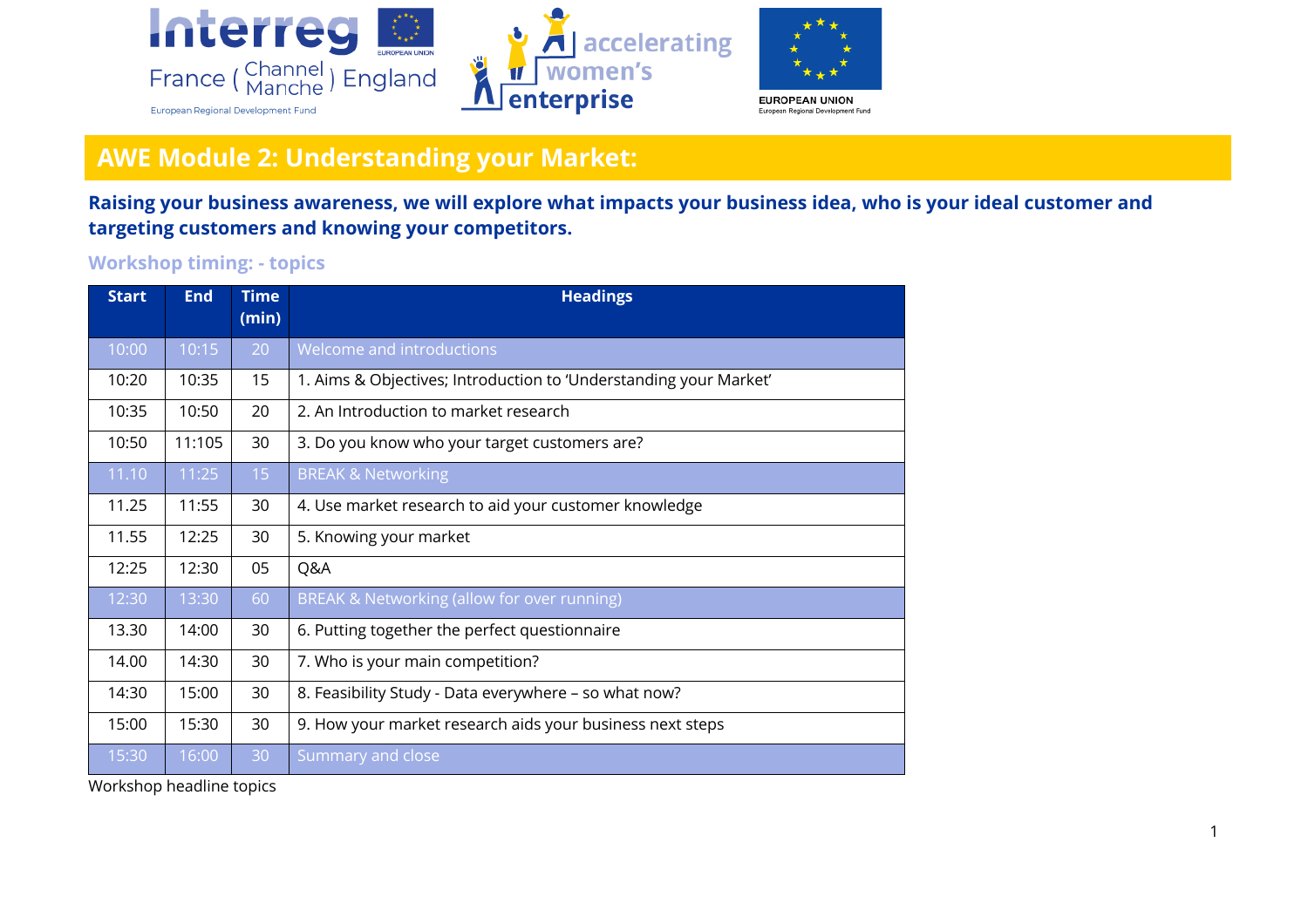| <b>Content</b>                                                                                                                                                                                                                                                                                                                                                                                                                                                                                                                                                                                                                                                                                                                                                                                                                                                                                      | <b>Notes</b>                                                                                       | <b>Resources</b>                                                                                                                                              |
|-----------------------------------------------------------------------------------------------------------------------------------------------------------------------------------------------------------------------------------------------------------------------------------------------------------------------------------------------------------------------------------------------------------------------------------------------------------------------------------------------------------------------------------------------------------------------------------------------------------------------------------------------------------------------------------------------------------------------------------------------------------------------------------------------------------------------------------------------------------------------------------------------------|----------------------------------------------------------------------------------------------------|---------------------------------------------------------------------------------------------------------------------------------------------------------------|
| <b>Welcome &amp; Introductions (20 min)</b><br>Welcome everyone<br>Housekeeping<br>Workshop format<br>Introductions                                                                                                                                                                                                                                                                                                                                                                                                                                                                                                                                                                                                                                                                                                                                                                                 |                                                                                                    | PPT/ Media projector to be used<br>for full workshop                                                                                                          |
| 1. Aims & Objectives: Introduction to<br>'Understanding your market' (15 min)<br>So, you have a great idea for your business - but<br>will it give you the sort of future/income that you<br>would like to have?<br>You will only know if you:<br>Understand the wider environment in<br>which you trade<br>Know who is your main competition and<br>$\circ$<br>how their products rate compared to<br>your idea<br>Know the size of your potential market<br>(explain and explore B2B and B2C)<br>Really understand your target customers<br>$\circ$<br>In the workshop - we aim to give you the tools to<br>be able to find all this information which will feed<br>into a<br>Business plan (explain)<br>$\circ$<br>Marketing plan (explain)<br>$\circ$<br>Finance plan (explain)<br>$\circ$<br>And ultimately help you answer the<br>$\circ$<br>question of whether your business is<br>feasible | PPT presentation - touching briefly on each<br>subject<br>Introduction to the Feasibility Document | PPT to be used for full workshop<br>On memory stick or by email<br>provide delegates with feasibility<br>plan which they will as their<br>workbook throughout |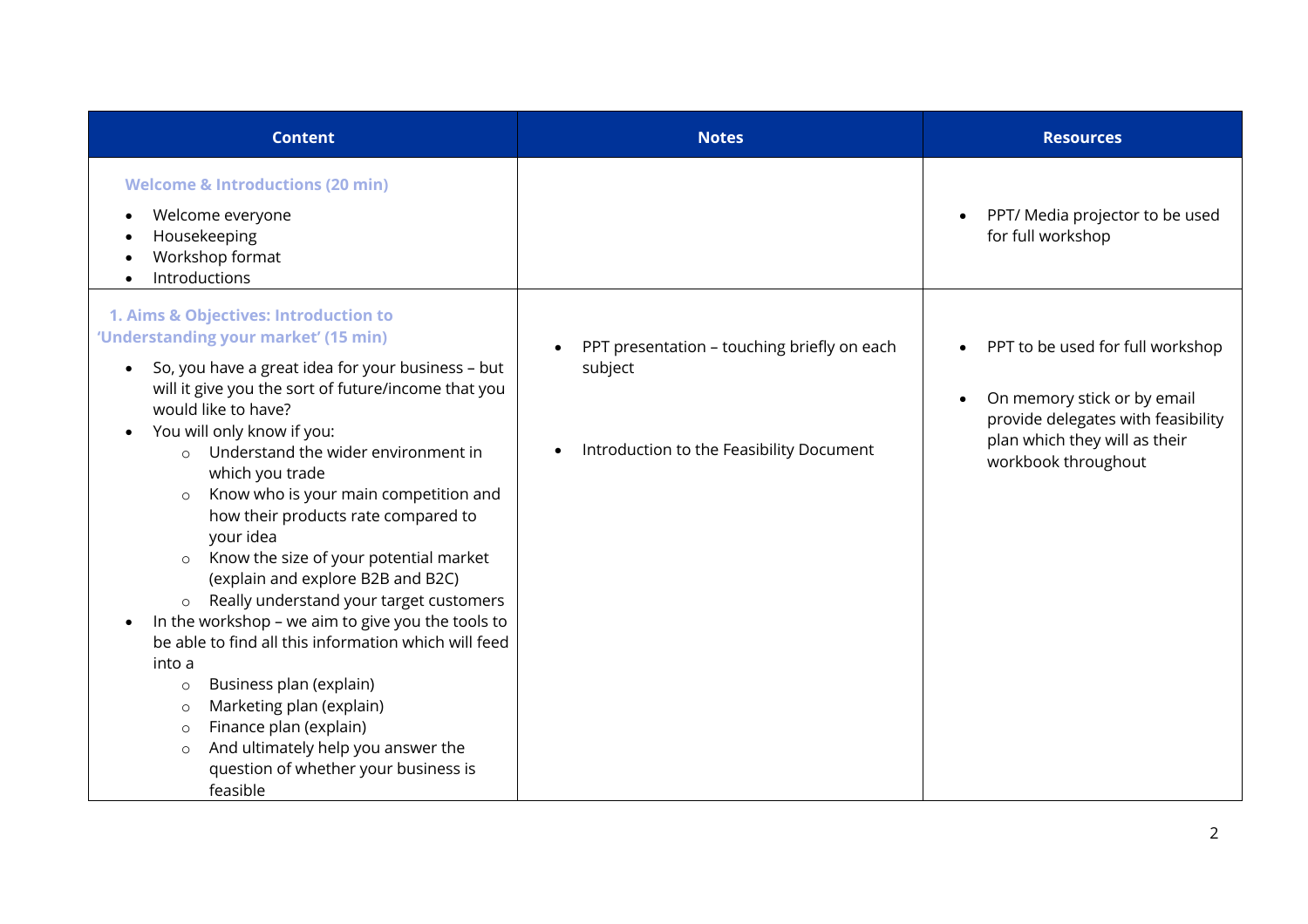| 2. Fact Finding: An introduction to Market Research<br>$(20 \text{ min})$<br>To compile a picture of your market, you will need to do<br>some market research: We will explore<br>Why market research is important<br>$\bullet$<br>The main 2 types of market research<br>Qualitative<br>Quantitative<br>$\circ$<br>The 2 main types of market research<br>Primary<br>$\circ$<br>Secondary<br>$\circ$<br>We will get more into the 'how to' of market research as<br>we continue through the workshop. | Give the example of Julia, the Wedding<br>Photographer to illustrate how people might<br>use Market Research.<br>Ask the group what they think Market<br>Research is, using the flipchart to record<br>answers. Invite all clients to contribute.<br>Reach an 'agreed' general definition (if<br>possible!) and then explain that MR is not<br>Marketing (clients often confuse the two if<br>they have no business knowledge/<br>experience at all)<br>On PPT, create a grid add two columns one<br>for Qualitative and one for Quantitative, and<br>two rows for Primary/Secondary. Taking the<br>suggestions from the PPT go around the<br>room and ask each person to come up with<br>different types of market research and add to<br>flip chart in relevant box. This will help<br>explain the difference between the two. | PPT<br>Flipchart and post-its |
|--------------------------------------------------------------------------------------------------------------------------------------------------------------------------------------------------------------------------------------------------------------------------------------------------------------------------------------------------------------------------------------------------------------------------------------------------------------------------------------------------------|----------------------------------------------------------------------------------------------------------------------------------------------------------------------------------------------------------------------------------------------------------------------------------------------------------------------------------------------------------------------------------------------------------------------------------------------------------------------------------------------------------------------------------------------------------------------------------------------------------------------------------------------------------------------------------------------------------------------------------------------------------------------------------------------------------------------------------|-------------------------------|
|                                                                                                                                                                                                                                                                                                                                                                                                                                                                                                        | Take time to ensure they fully understand                                                                                                                                                                                                                                                                                                                                                                                                                                                                                                                                                                                                                                                                                                                                                                                        |                               |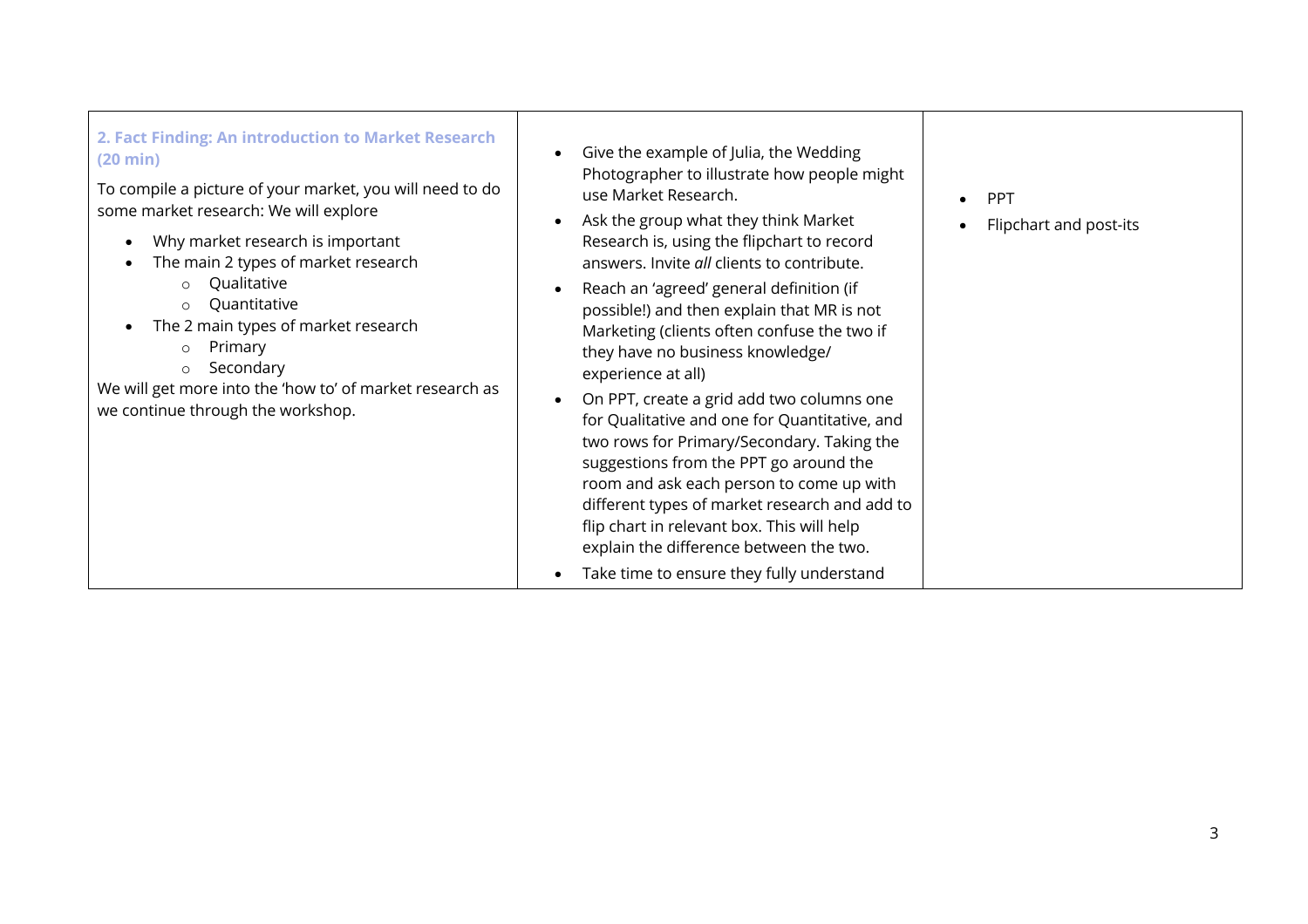| 3. Do you know who your target customers are? (30<br>min)<br>Who is your ideal customer?<br>$\bullet$<br>Introducing buyer personas and how to create<br>them<br>Things to think about<br>Who they are?<br>$\circ$<br>What they do?<br>$\circ$<br>Interests?<br>$\circ$<br>Challenges?<br>$\circ$<br>Finding them?<br>$\circ$<br>What appeals to them etc?<br>$\circ$ | Customer profile in feasibility document<br>Go around the room and ask everyone to<br>contribute who they think are the ideal<br>customers for each of the businesses. Write<br>results on flip chart. This ensures all the<br>clients are involved, whilst gaining doing<br>initial research from others in the room.<br>Customer Profile, to be completed by clients,<br>$\bullet$<br>based on what they think and also on what<br>others said.<br>Explore Who, what, where, when, why and<br>How?<br>Suggested Homework continue exploring this<br>$\bullet$<br>and complete section in feasibility document | Customer profile template within<br>$\bullet$<br>Feasibility document |
|-----------------------------------------------------------------------------------------------------------------------------------------------------------------------------------------------------------------------------------------------------------------------------------------------------------------------------------------------------------------------|-----------------------------------------------------------------------------------------------------------------------------------------------------------------------------------------------------------------------------------------------------------------------------------------------------------------------------------------------------------------------------------------------------------------------------------------------------------------------------------------------------------------------------------------------------------------------------------------------------------------|-----------------------------------------------------------------------|
| <b>BREAK &amp; NETWORKING (15 min)</b>                                                                                                                                                                                                                                                                                                                                |                                                                                                                                                                                                                                                                                                                                                                                                                                                                                                                                                                                                                 |                                                                       |
| 4. Market Research tools to aid your customer<br>knowledge (30 min)<br>Primary research tools<br>Questionnaires<br>$\Omega$<br>Surveys<br><b>Focus Groups</b><br>$\circ$<br>Interviews<br>$\circ$<br>Secondary Research tools<br>Online databases<br>Websites<br>$\circ$                                                                                              | Go back to the flip chart used earlier<br>Ask them to think about where they<br>might source this information from<br>Explain differences between Qual and<br>Quant<br>Ask each person what tools they might<br>use, and and put whether they think their<br>source is qual or quant<br>Conclude with outline about Primary and<br>Secondary research                                                                                                                                                                                                                                                           | PPT<br>Flip chart<br>Post-it notes                                    |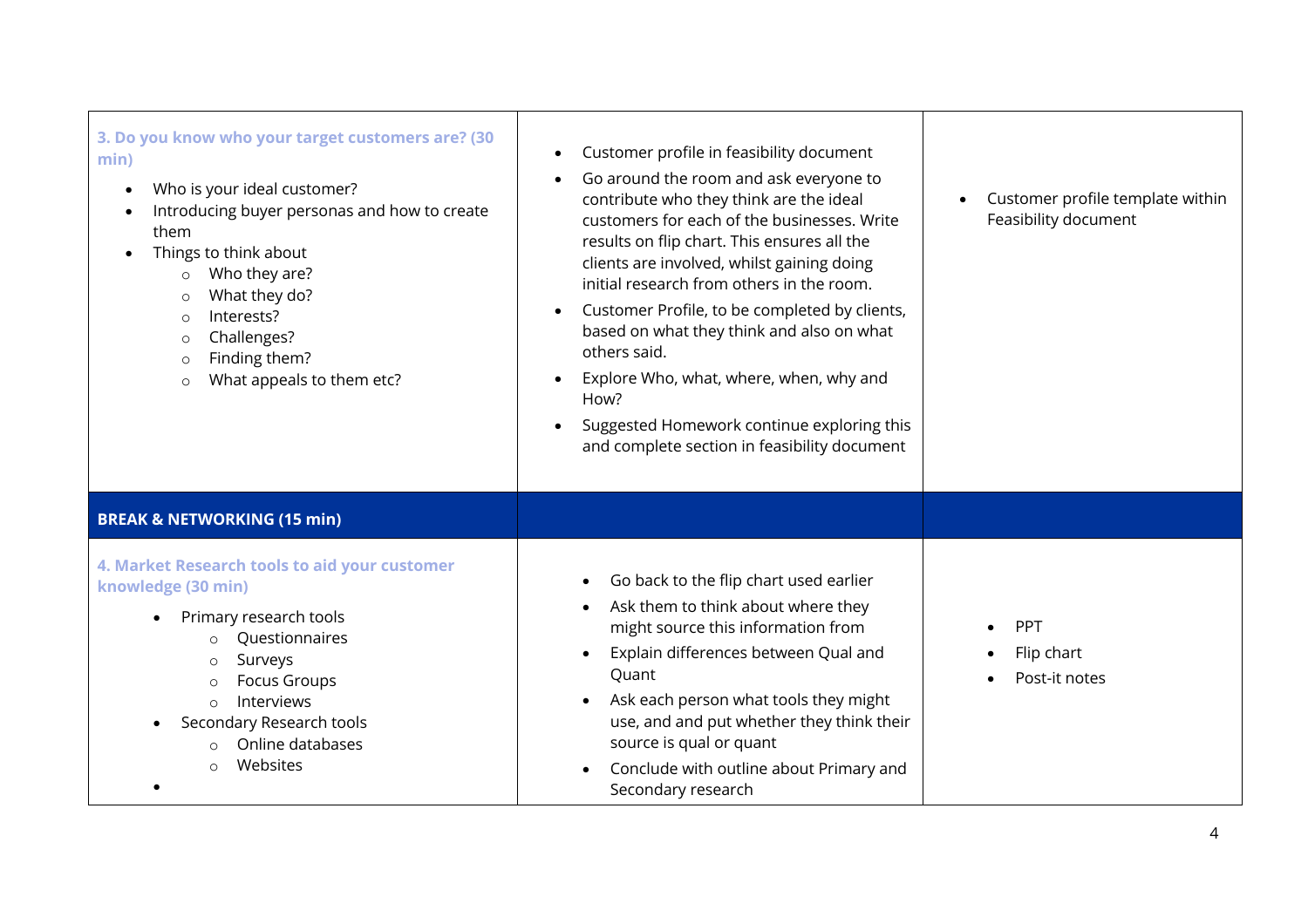| 5. Knowing your market (30 min)<br>Example personas B2B customer and B2C<br>$\bullet$<br>customer/s<br>"You cannot be everything to everyone. If you<br>decide to go north, you cannot go south at the<br>same time." - Introducing market segmentation -<br>and why finding a niche is so important when<br>you start out<br>Ways to segment your market - B2B and B2C<br>Examples of tools used by B2B and B2C<br>companies | Overview of segmentation<br>Get group to shout out ways they might<br>segment a B2C market, write up on flip chart.<br>Then see if they can find new ways to<br>$\bullet$<br>segment a B2B market<br>Conclude with why finding a niche is so<br>important when you start out | <b>PPT</b>                                 |
|-------------------------------------------------------------------------------------------------------------------------------------------------------------------------------------------------------------------------------------------------------------------------------------------------------------------------------------------------------------------------------------------------------------------------------|------------------------------------------------------------------------------------------------------------------------------------------------------------------------------------------------------------------------------------------------------------------------------|--------------------------------------------|
| Q&A to run up to lunch time<br>Allow for overrunning of the above<br><b>LUNCH BREAK &amp; NETWORKING (60 min)</b>                                                                                                                                                                                                                                                                                                             |                                                                                                                                                                                                                                                                              |                                            |
| 6 Putting together the perfect questionnaire (30 min)<br>Great questions to ask<br>Free online tools that can help you<br>Work through a full B2B questionnaire<br>Work through a full B2C questionnaire<br>Recording your results                                                                                                                                                                                            | Watch video "Questions for Questionnaires"<br>Questions for Questionnaries :<br>https://view.vzaar.com/14865723/video<br>Run through examples of questions to ask in<br>a questionnaire/survey in PPT                                                                        | PPT<br>Handouts: Example<br>questionnaires |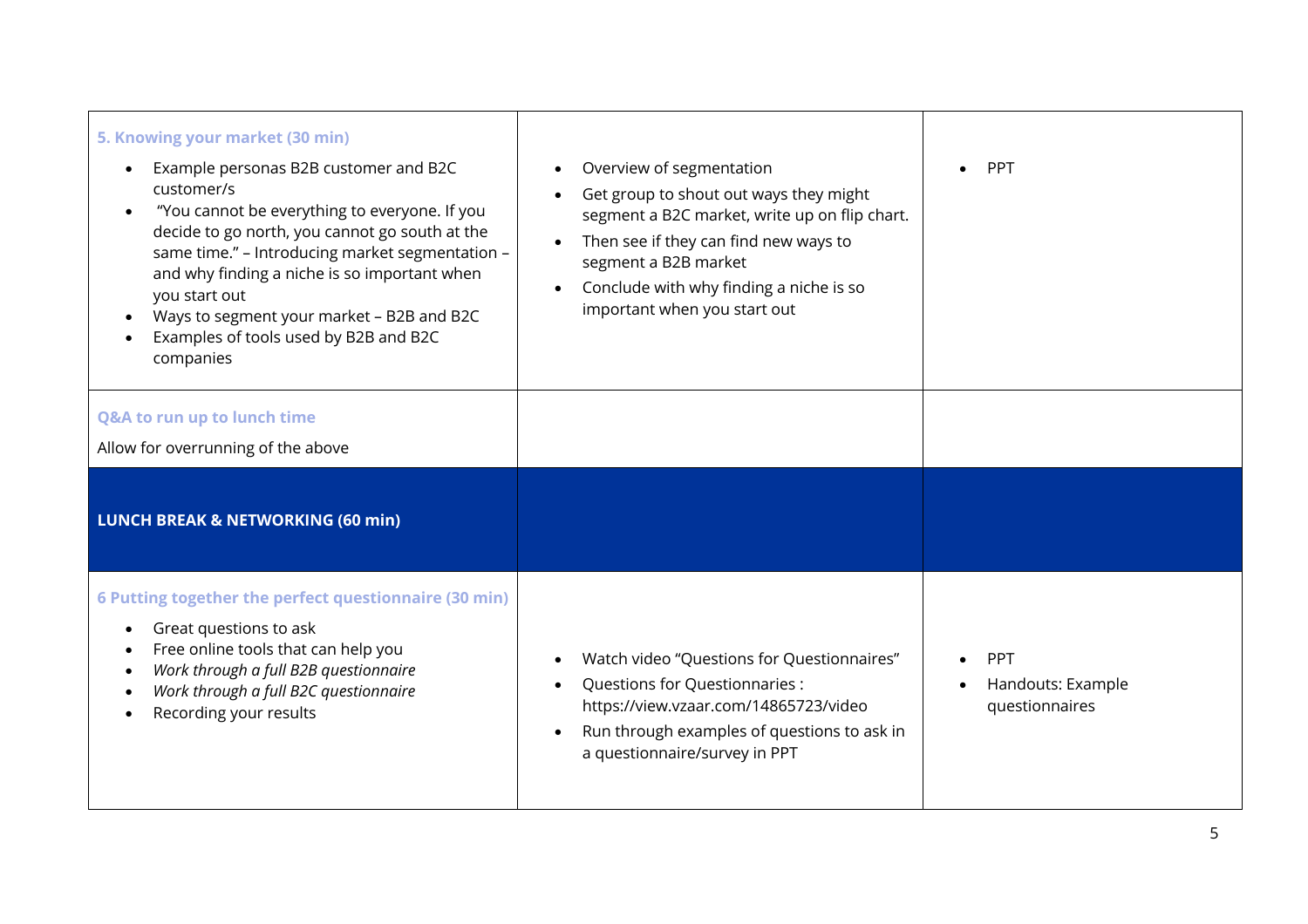| 7. Who is your main competition? (30 min)<br>Why you need to know about your competition<br>$\bullet$<br>Explain Direct and indirect competition<br>Competitor analysis and what you need to think<br>about:<br>What they offer?<br>$\circ$<br>How does it compare to you?<br>$\circ$<br>How long have they been established?<br>$\circ$<br>What geographies/ markets do they sell<br>$\circ$<br>to?<br>Do they have an online shop and do<br>$\circ$<br>digital marketing?<br>Examples of competitor analysis for B2B and B2C | Ask the clients who they think is their main<br>competition, write on flip chart, include group<br>discussion for other suggestions<br>Simple competitor analysis grid for them to<br>work through (included within feasibility<br>document)<br>Talk about Steve Bird - possibly show his<br>video on how he conducted his competitor<br>analysis and found a gap in the market and<br>therefore his "niche" B2B<br>Steve Bird, Competitor Research :<br>https://view.vzaar.com/15057293/video | PPT<br>Feasibility document (including<br>competitor analysis grid) |
|--------------------------------------------------------------------------------------------------------------------------------------------------------------------------------------------------------------------------------------------------------------------------------------------------------------------------------------------------------------------------------------------------------------------------------------------------------------------------------------------------------------------------------|------------------------------------------------------------------------------------------------------------------------------------------------------------------------------------------------------------------------------------------------------------------------------------------------------------------------------------------------------------------------------------------------------------------------------------------------------------------------------------------------|---------------------------------------------------------------------|
| 8. Feasibility Study: Data everywhere - so what now?<br>(30 min)<br>Putting it together in a SWOT<br>Starting to understand the feasibility of your<br>business venture.<br>Use the feasibility study for homework i.e. SWOT<br>$\bullet$<br>analysis on self/business/competitor                                                                                                                                                                                                                                              | Provide the SWOT template in feasibility<br>document and explain what each section<br>means<br>Ask the clients for what they think they could<br>be, include on flipchart<br>Get them to complete this as homework,<br>once they have completed their market<br>research                                                                                                                                                                                                                       | PPT<br><b>Feasibility document</b><br>including SWOT Template       |